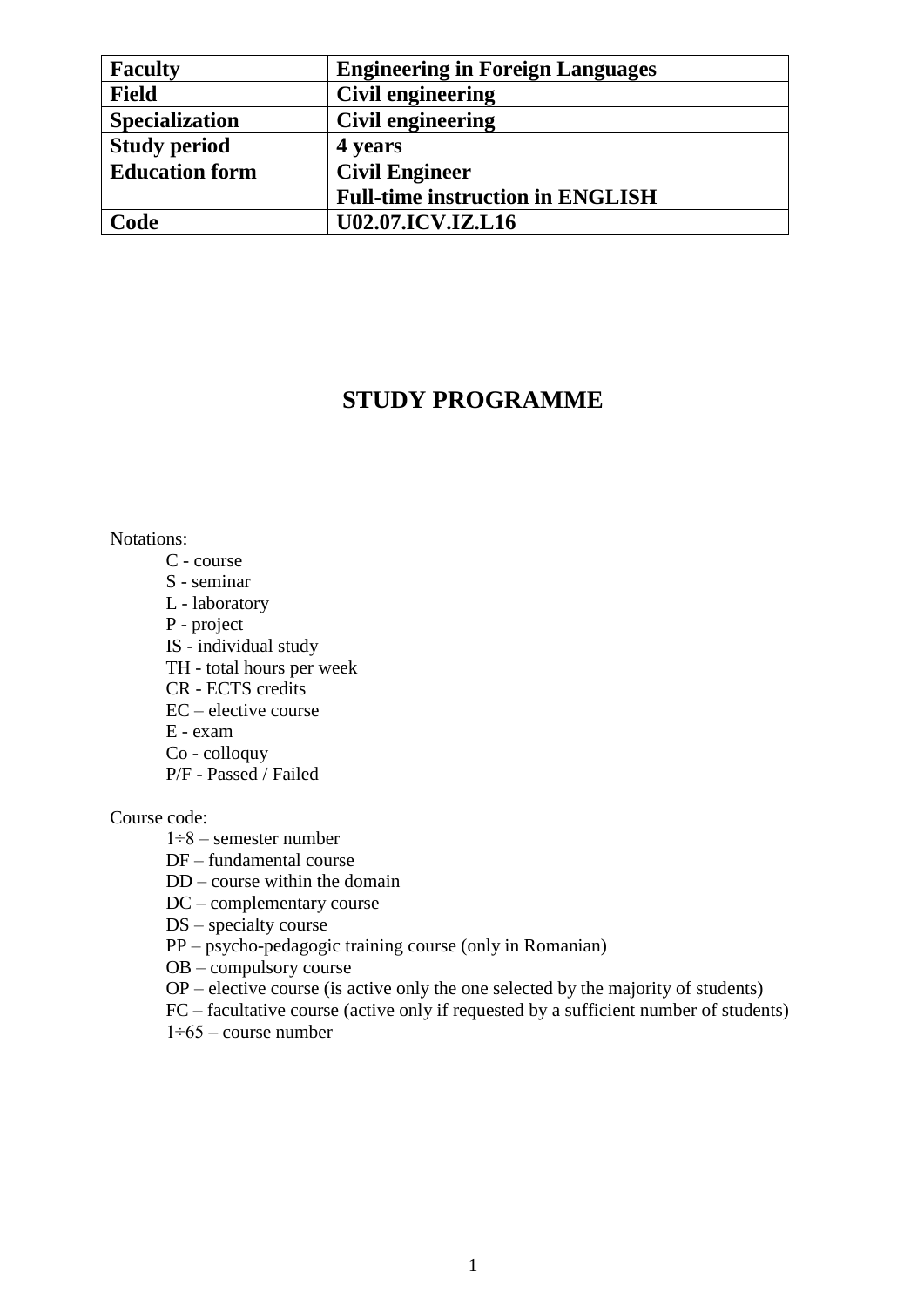# **st Year (2020-2021)**

## **st Semester – 30 ECTS (14 weeks)**

| No. | Name of the course                          | <b>Course</b><br>Code | $\overline{C}$ | S              | L | P            | <b>IS</b>      | <b>TH</b> | CR             | <b>Exam form</b> |
|-----|---------------------------------------------|-----------------------|----------------|----------------|---|--------------|----------------|-----------|----------------|------------------|
|     | Linear algebra and Analytical<br>geometry   | 1.DF.OB01             | $\overline{2}$ | $\overline{2}$ |   |              | $\overline{2}$ | 6         | 5              | E                |
| 2   | Analysis I                                  | 1.DF.OB02             | $\overline{2}$ | $\overline{2}$ |   |              | $\overline{2}$ | 6         | 5              | E                |
| 3   | Descriptive geometry                        | 1.DF.OB03             | $\overline{2}$ | $\overline{2}$ |   |              | $\overline{2}$ | 6         | 5              | E                |
| 4   | Chemistry                                   | 1.DF.OB04             | 1              |                | 1 |              | $\overline{2}$ | 4         | $\overline{4}$ | E                |
| 5   | Computer science                            | 1.DF.OB05             | 1              |                | 2 |              | $\overline{2}$ | 5         | 3              | Co               |
| 6   | Surveying                                   | 1.DD.OB06             | $\overline{2}$ |                | 1 |              | $\overline{2}$ | 5         | $\overline{4}$ | E                |
| 7   | Humanity course I                           | 1.DC.OB07             | 1              |                |   |              |                | 2         | 1              | Co               |
| 8   | Foreign language I                          | 1.DC.OB08             |                | $\overline{2}$ |   |              |                | 2         | 1              | Co               |
| 9   | Physical education                          | 1.DC.OB09             |                |                |   |              |                |           |                |                  |
| 10  | Introduction in Civil<br>Engineering        | 1.DD.OB10             | $\overline{2}$ |                |   |              |                | 3         | $\overline{2}$ | Co               |
|     | <b>TOTAL Contact hours/week = 28</b>        |                       | 13             | 11             | 4 | $\mathbf{0}$ | 12             | 40        | 30             | 5E+4Co           |
| 10  | Romanian language for foreign<br>students I | 1.DC.FC01             |                | $\overline{2}$ |   |              | 1              | 3         | $\overline{2}$ | Co               |
| 11  | Foreign language-supplement I               | 1.DC.FC02             |                | 2              |   |              | 1              | 3         | $\overline{2}$ | Co               |
| 12  | Mathematics-supplement I                    | 1.DF.FC03             |                | 3              |   |              | 1              | 4         | 3              | Co               |
| 13  | Psihologia educatiei                        | 1.PP.FC04             | 2              | 2              |   |              |                | 5         | 5              | E                |

## **nd Semester – 30 ECTS (14 weeks + 2 weeks)**

| 1                                    | Differential and with partial<br>derivates equations | 2.DF.OB11 | $\overline{2}$ | $\overline{2}$ |                |             | $\overline{2}$            | 6              | 5              | E            |
|--------------------------------------|------------------------------------------------------|-----------|----------------|----------------|----------------|-------------|---------------------------|----------------|----------------|--------------|
| $\overline{2}$                       | Analysis II                                          | 2.DF.OB12 | $\overline{2}$ | $\overline{2}$ |                |             | $\overline{2}$            | 6              | 5              | E            |
| 3                                    | Physics I                                            | 2.DF.OB13 | $\overline{2}$ |                | 1              |             | $\overline{2}$            | 6              | 3              | Co           |
| 4                                    | Mechanics I                                          | 2.DD.OB14 | $\overline{2}$ | $\overline{2}$ |                |             | $\overline{2}$            | 6              | 5              | E            |
| 5                                    | Civil engineering materials                          | 2.DD.OB15 | $\overline{2}$ |                | $\overline{2}$ |             | $\overline{2}$            | 6              | 5              | E            |
| 6                                    | Engineering graphics                                 | 2.DF.OB16 |                |                | $\overline{2}$ |             | $\overline{2}$            | $\overline{4}$ | $\overline{2}$ | Co           |
| $\overline{7}$                       | Humanity course II                                   | 2.DC.OB17 | $\mathbf{1}$   | 1              |                |             |                           | $\overline{2}$ | $\mathbf{1}$   | Co           |
| 8                                    | Foreign language II                                  | 2.DC.OB18 |                | $\overline{2}$ |                |             |                           | $\overline{2}$ | $\mathbf{1}$   | Co           |
| 9                                    | Physical education I                                 | 2.DC.OB19 |                | $\overline{2}$ |                |             |                           | 2              | 1              | P/F          |
| <b>TOTAL Contact hours/week = 28</b> |                                                      |           |                |                |                |             |                           |                |                |              |
|                                      |                                                      |           | 11             | 12             | 5              | $\mathbf 0$ | 12                        | 40             | 28             | $4E+4Co+P/F$ |
| 10                                   | Surveying practice                                   | 2.DD.OB20 |                |                |                |             | 2 weeks x 30 hours / week |                | $\overline{2}$ | Co           |
|                                      |                                                      |           |                |                |                |             | <b>TOTAL Credits</b>      |                | 30             | $4E+5Co+P/F$ |
| 11                                   | Romanian language for foreign<br>students II         | 2.DC.FC05 |                | $\overline{2}$ |                |             | $\mathbf{1}$              | 3              | $\overline{2}$ | Co           |
| 12                                   | Culture and civilization II                          | 2.DC.FC06 | 2              |                |                |             | 1                         | 3              | $\overline{2}$ | Co           |
| 13                                   | Foreign language-supplement II                       | 2.DC.FC07 |                | $\overline{2}$ |                |             | 1                         | 3              | $\overline{2}$ | Co           |
| 14                                   | Mathematics-supplement II                            | 2.DF.FC08 |                | 3              |                |             | 1                         | 4              | 3              | Co           |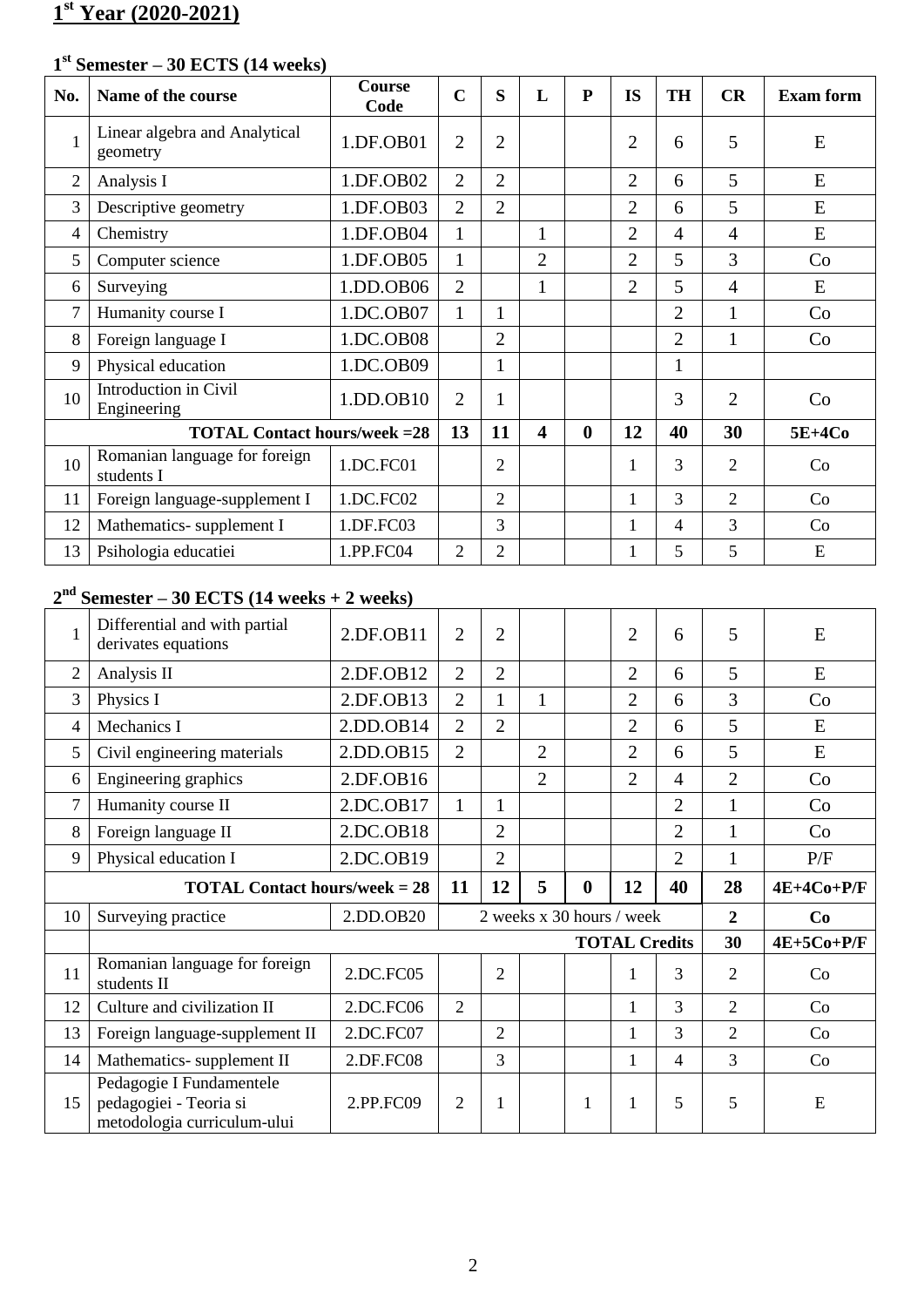# **2 nd Year (2021-2022)**

#### **3 rd Semester – 30 ECTS (14 weeks)**

| No.            | Name of the course                                                                       | <b>Course Code</b> | $\mathbf C$    | S                | L              | $\mathbf{P}$     | <b>IS</b>      | <b>TH</b>      | CR             | <b>Exam form</b> |
|----------------|------------------------------------------------------------------------------------------|--------------------|----------------|------------------|----------------|------------------|----------------|----------------|----------------|------------------|
| 1              | Physics II                                                                               | 3.DF.OB21          | $\overline{2}$ | 1                | 1              |                  | 1              | 5              | 5              | E                |
| $\overline{2}$ | Computer aid drawing                                                                     | 3.DF.OB22          | $\overline{2}$ |                  | $\overline{2}$ |                  | $\overline{2}$ | 6              | 5              | Co               |
| $\overline{3}$ | Mechanics II                                                                             | 3.DD.OB23          | 3              | 3                |                |                  | $\overline{2}$ | 8              | 6              | E                |
| $\overline{4}$ | Strength of materials I                                                                  | 3.DD.OB24          | 3              | $\mathbf{1}$     | $\mathbf{1}$   |                  | 3              | 8              | 6              | E                |
| 5              | Engineering geology                                                                      | 3.DD.OB25          | $\overline{2}$ |                  | $\mathbf{1}$   |                  | $\overline{2}$ | 5              | 5              | E                |
| 6              | Architecture                                                                             | 3.DD.OP01          | $\overline{2}$ |                  |                |                  | $\overline{2}$ | $\overline{4}$ | $\overline{2}$ |                  |
| (ECI)          | Urban planning                                                                           | 3.DD.OP02          |                |                  |                |                  |                |                |                | Co               |
| 7              | Foreign language III                                                                     | 3.DC.OB26          |                | $\overline{2}$   |                |                  |                | $\overline{2}$ | $\mathbf{1}$   | Co               |
| 8              | Physical education                                                                       | 3.DC.OB27          |                | $\overline{2}$   |                |                  |                | $\overline{2}$ |                |                  |
|                | <b>TOTAL Contact hours/week = 28</b>                                                     |                    | 14             | $\boldsymbol{9}$ | 5              | $\boldsymbol{0}$ | 12             | 40             | 30             | $4E+3Co$         |
| 9              | Romanian language for foreign<br>students III                                            | 3.DC.FC10.         |                | $\overline{2}$   |                |                  | 1              | $\overline{3}$ | $\overline{2}$ | Co               |
| 10             | Construction history I                                                                   | 3.DC.FC11          | $\overline{2}$ |                  |                |                  | $\mathbf{1}$   | $\overline{3}$ | $\overline{2}$ | Co               |
| 11             | Pedagogie II:<br>- Teoria si metodologia instruirii<br>- Teoria si metodologia evaluarii | 3.PP.FC12          | $\overline{2}$ | 1                |                | 1                | $\mathbf{1}$   | 5              | 5              | ${\bf E}$        |
|                | $4th$ Semester – 30 ECTS (14 weeks)                                                      |                    |                |                  |                |                  |                |                |                |                  |
|                | Structural analysis I                                                                    | 4.DD.OB28          | $\overline{3}$ | $\overline{2}$   |                |                  | 3              | 8              | 6              | E                |
| $\overline{2}$ | Hydraulics                                                                               | 4.DD.OB29          | $\overline{2}$ |                  | $\overline{2}$ |                  | 3              | $\overline{7}$ | 6              | E                |
| 3              | Strength of materials II                                                                 | 4.DD.OB30          | 3              | $\overline{2}$   | 1              |                  | $\overline{2}$ | 8              | 6              | E                |
| 4              | Reinforced concrete I                                                                    | 4.DD.OB31          | $\overline{2}$ |                  | 1              |                  | $\overline{2}$ | 5              | 6              | E                |
| 5 <sup>5</sup> | Foreign language IV                                                                      | 4.DC.OB32          |                | $\overline{2}$   |                |                  |                | $\overline{2}$ | $\mathbf{1}$   | Co               |
| 6              | Physical education II                                                                    | 4.DC.OB33          |                | $\overline{2}$   |                |                  |                | $\overline{2}$ | $\mathbf{1}$   | P/F              |

|                     | Structural analysis I                                                                        | 4.DD.OB28 | 3              | $\overline{2}$ |                         |              | 3              | 8              | 6              | ${\bf E}$    |
|---------------------|----------------------------------------------------------------------------------------------|-----------|----------------|----------------|-------------------------|--------------|----------------|----------------|----------------|--------------|
| $\overline{2}$      | Hydraulics                                                                                   | 4.DD.OB29 | $\overline{2}$ |                | $\overline{2}$          |              | 3              | $\tau$         | 6              | E            |
| $\overline{3}$      | Strength of materials II                                                                     | 4.DD.OB30 | 3              | $\overline{2}$ |                         |              | $\overline{2}$ | 8              | 6              | E            |
| $\overline{4}$      | Reinforced concrete I                                                                        | 4.DD.OB31 | $\overline{2}$ |                | 1                       |              | $\overline{2}$ | 5              | 6              | ${\bf E}$    |
| 5                   | Foreign language IV                                                                          | 4.DC.OB32 |                | $\overline{2}$ |                         |              |                | $\overline{2}$ | $\mathbf{1}$   | Co           |
| 6                   | Physical education II                                                                        | 4.DC.OB33 |                | $\overline{2}$ |                         |              |                | $\overline{2}$ | $\mathbf{1}$   | P/F          |
| $\overline{7}$      | Environmental engineering                                                                    | 4.DD.OP03 |                |                |                         |              |                |                |                |              |
| (EC<br>$\mathbf{I}$ | <b>Construction machines</b>                                                                 | 4.DD.OP04 | $\overline{2}$ | 1              |                         |              | 1              | $\overline{4}$ | $\overline{2}$ | Co           |
| 8                   | Sanitary engineering                                                                         | 4.DD.OP05 |                |                |                         |              |                |                |                |              |
| (EC<br>$\rm{III}$   | Enterprise economic and law                                                                  | 4.DD.OP06 | 2              | 1              |                         |              | 1              | $\overline{4}$ | $\overline{2}$ | Co           |
|                     | <b>TOTAL Contact hours/week = 28</b>                                                         |           |                |                |                         |              |                |                |                |              |
|                     |                                                                                              |           | 14             | 10             | $\overline{\mathbf{4}}$ | $\mathbf{0}$ | 12             | 40             | 30             | $4E+3Co+P/F$ |
| $\mathbf{Q}$        | Romanian language for foreign<br>students IV                                                 | 4.DC.FC13 |                | $\overline{2}$ |                         |              | 1              | $\overline{3}$ | $\overline{2}$ | Co           |
| 10                  | Construction history II                                                                      | 4.DC.FC14 | $\overline{2}$ |                |                         |              | $\mathbf{1}$   | $\overline{3}$ | $\overline{2}$ | Co           |
| 11                  | Didactica specialitatii                                                                      | 4.PP.FC15 | $\overline{2}$ | $\overline{2}$ |                         |              | $\mathbf{1}$   | 5              | 5              | E            |
| 12                  | Energy from renewable resources I<br>(wind, waves, tidal, currents)                          | 4.DD.FC16 | $\overline{2}$ |                | $\overline{2}$          |              | $\overline{4}$ | 8              | 6              | ${\bf E}$    |
| 13                  | Energy from renewable resources II<br>(solar, hydrothermal, biomass,<br>osmotic, OTEC)       | 4.DD.FC17 | 2              |                | $\overline{2}$          |              | $\overline{4}$ | 8              | 6              | ${\bf E}$    |
| 14                  | Effects of climate changes                                                                   | 4.DC.FC18 | $\overline{2}$ |                | $\overline{2}$          |              | $\overline{4}$ | 8              | 6              | ${\bf E}$    |
| 15                  | Geographic Information Systems<br>and Remote Sensing<br>Pollution / Depollution (water, air, | 4.DD.FC19 | $\overline{2}$ |                | $\overline{2}$          |              | $\overline{4}$ | 8              | 6              | E            |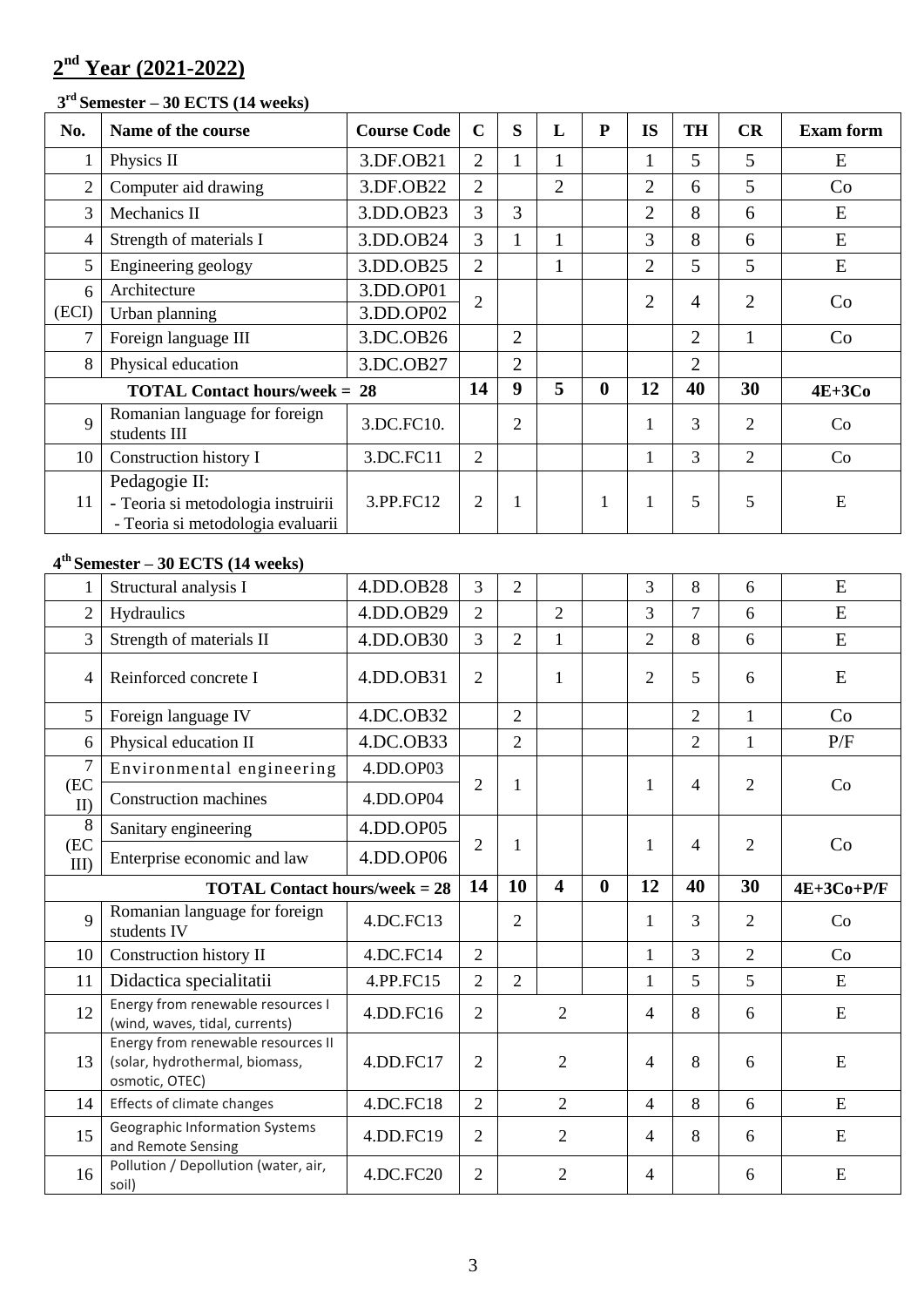# **rd Year (2022-2023)**

### **th Semester – 30 ECTS (14 weeks)**

| No.            | Name of the course                                                | <b>Course Code</b> | $\mathbf C$    | S | L              | P            | <b>IS</b>      | <b>TH</b> | CR | <b>Exam form</b> |
|----------------|-------------------------------------------------------------------|--------------------|----------------|---|----------------|--------------|----------------|-----------|----|------------------|
|                | Soil mechanics                                                    | 5.DD.OB33          | 2              |   | 2              |              | $\overline{2}$ | 6         | 6  | E                |
| $\overline{2}$ | Structural analysis II                                            | 5.DD.OB34          | $\overline{2}$ |   | $\overline{2}$ |              | 3              | 8         | 6  | E                |
| 3              | Reinforced concrete II                                            | 5.DD.OB35          | $\overline{2}$ |   | 3              |              | $\overline{2}$ | 7         | 5  | E                |
| 4              | <b>Finite Element Method</b><br>introduction                      | 5.DD.OB36          | $\overline{2}$ |   | $\overline{2}$ |              | $\overline{2}$ | 6         | 3  | Co               |
| 5              | Building design I                                                 | 5.DD.OB37          | $\overline{2}$ |   |                |              | $\overline{2}$ | 5         | 4  | E                |
| 6              | Introduction to Theory of<br><b>Elasticity, Plates and Shells</b> | 5.DD.OB38          | 1              |   |                |              |                | 3         | 2  | Co               |
| $\overline{7}$ | <b>Masonry structures</b>                                         | 5.DS.OP07          |                |   |                |              |                |           |    |                  |
| (EC<br>IV)     | Wood structures                                                   | 5.DS.OP08          | $\overline{2}$ |   | $\overline{2}$ |              |                | 5         | 4  | E                |
|                | <b>TOTAL Contact hours/week = 27</b>                              |                    | 13             | 1 | 13             | $\mathbf{0}$ | 13             | 40        | 30 | $5E+2Co$         |
| 8              | Elasticity and plasticity I                                       | 5.DD.FC16          | $\overline{2}$ |   |                |              |                | 4         | 3  | Co               |
| 9              | <b>Statistics I</b>                                               | 5.DD.FC17          | 2              |   |                |              |                | 4         | 3  | Co               |
| 10             | Practica pedagogica                                               | 5.PP.FC18          |                |   |                | 3            |                | 3         | 3  | Co               |

### **th Semester – 30 ECTS (14 weeks + 3 weeks)**

| 1                                    | Reinforced concrete structures I                           | 6.DS.OB39 | 3                         |              |                |                | $\overline{2}$       | 5                        | 3              | E              |
|--------------------------------------|------------------------------------------------------------|-----------|---------------------------|--------------|----------------|----------------|----------------------|--------------------------|----------------|----------------|
| $\overline{2}$                       | Reinforced concrete structures $I - Pr$ .                  | 6.DS.OB40 |                           |              |                | $\overline{2}$ | $\overline{2}$       | 4                        | $\overline{2}$ | $\mathbf{P}$   |
| 3                                    | Building design II                                         | 6.DS.OB41 | $\overline{2}$            |              |                |                | $\overline{2}$       | 4                        | $\overline{2}$ | E              |
| 4                                    | Building design $II - Pr$ .                                | 6.DS.OB42 |                           |              |                | $\overline{2}$ | $\overline{2}$       | 4                        | $\overline{2}$ | $\mathbf{P}$   |
| 5                                    | Foundation engineering                                     | 6.DD.OB43 | $\overline{2}$            |              |                |                |                      | 3                        | 3              | ${\bf E}$      |
| 6                                    | Foundation engineering - Pr.                               | 6.DD.OB44 |                           |              |                | $\overline{2}$ | $\mathbf{1}$         | 3                        | $\overline{2}$ | $\overline{P}$ |
| 7                                    | Steel structures I                                         | 6.DD.OB45 | $\overline{2}$            |              | $\overline{2}$ |                | $\mathbf{1}$         | 5                        | $\overline{4}$ | E              |
| 8                                    | <b>Dynamics and Earthquake</b><br>engineering introduction | 6.DD.OB46 | 3                         |              | $\overline{2}$ |                | $\overline{2}$       | 7                        | $\overline{4}$ | ${\bf E}$      |
| $\mathbf Q$                          | Computer methods in civil<br>engineering                   | 6.DD.OB47 | $\overline{2}$            |              | $\overline{2}$ |                | 1                    | 5                        | 3              | Co             |
| <b>TOTAL Contact hours/week = 26</b> |                                                            |           |                           | 0            | 6              | 6              | 14                   | 40                       | 25             | $5E+3P+1Co$    |
|                                      |                                                            |           | 3 weeks x 40 hours / week |              |                |                |                      |                          |                |                |
| 10                                   | Practical stage                                            | 6.DD.OB48 |                           |              |                |                |                      |                          | 5              | Co             |
|                                      |                                                            |           |                           |              |                |                | <b>TOTAL Credits</b> |                          | 30             | 5E+3P+2Co      |
| 11                                   | Elasticity and plasticity II                               | 6.DD.FC19 | $\overline{2}$            | $\mathbf{1}$ |                |                | 1                    | 4                        | 3              | Co             |
| 12                                   | <b>Statistics II</b>                                       | 6.DD.FC20 | $\overline{2}$            | $\mathbf{1}$ |                |                | $\mathbf{1}$         | $\overline{\mathcal{A}}$ | 3              | Co             |
| 13                                   | Managementul clasei de elevi                               | 6.PP.FC21 | $\mathbf{1}$              | $\mathbf{1}$ |                |                | 1                    | 3                        | 3              | ${\bf E}$      |
| 14                                   | Practica pedagogica                                        | 6.PP.FC22 |                           |              |                | 3              |                      | 3                        | $\overline{2}$ | Co             |
| 15                                   | DPPD-Examen absolvire Nivel I                              | 6.PP.FC23 |                           |              |                |                |                      |                          | 5              | E              |
| 16                                   | Natural hazards in coastal regions                         | 6.DD.FC24 | $\overline{2}$            |              | $\overline{2}$ |                | 4                    | 8                        | 6              | E              |
| 17                                   | Sustainable Built Environment                              | 6.DD.FC25 | $\overline{2}$            |              | $\overline{2}$ |                | 4                    | 8                        | 6              | ${\bf E}$      |
| 18                                   | Performant built facilities for<br>sustainable tourism     | 6.DD.FC26 | $\overline{2}$            |              | 2              |                | 4                    | 8                        | 6              | ${\bf E}$      |
| 19                                   | Sustainable Transport Engineering<br>for Coastal Region    | 6.DD.FC27 | $\overline{2}$            |              | $\overline{2}$ |                | 4                    | 8                        | 6              | E              |